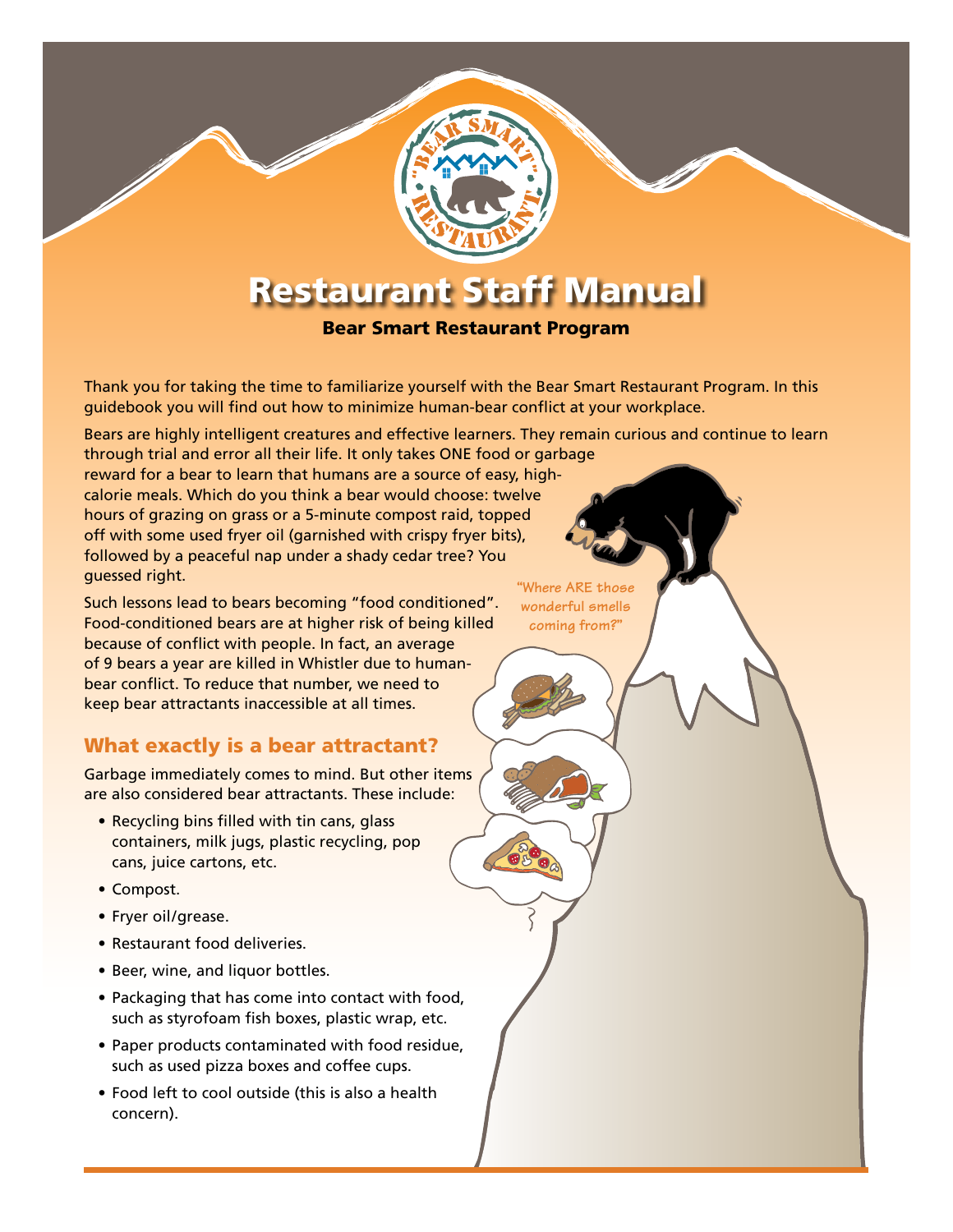# How to handle attractants

Having redefined what constitutes bear attractants, let's talk about how to handle them. All attractants need to be secured in a bear-proof manner all the time. They either have to be:

• Stored inside a secure, wildlife-proof garbage enclosure (not just any old shed!)

OR

• Stored inside a secure building (one that bears cannot access because the entry points are closed, locked in a way that bears cannot open, and made of materials that bears cannot rip apart).

Your workplace may be transitioning toward permanent bear-proof solutions, such as building a bear-proof waste storage site. In this case, it is extremely important that ALL bear attractants are kept in bear-proof containers, properly locked 24/7, until a permanent solution is in place.

#### *Cardboard and paper products*

- • Paper and cardboard products that HAVE NOT been in contact with food can be deposited in non-bearproof recycling bins.
- Paper and cardboard products that HAVE been in contact with food, such as used coffee cups and pizza boxes, must be deposited either in the compost or in the garbage. If they do not have a waxy finish, they can go in the compost. If they do have a waxy finish, they must go in the garbage (they contaminate recycling and compost).

#### *Compost and fryer oil/grease*

These are both BIG-ticket items for a bear! One standard drum of used fryer oil represents a whopping 1.6 MILLION calories. Extra care needs to be taken when handling these bear attractants. When depositing used fryer oil into a grease vessel, take a moment to ensure that the vessel is in proper working order, is properly locked up again, and that any spills are promptly cleaned with hot, soapy water.

Make sure that all composting bins are stored in a bear-proof manner at all times.

#### *Food deliveries*

Make sure that delivery trucks are met in person and that all food deliveries are promptly moved inside. Whistler bears have high IQs – they have been known to figure out delivery routes and times in order to heist the goods!

## Housekeeping and maintenance

A weekly cleaning of waste storage areas will be scheduled by your manager. Make sure to use hot, soapy water to thoroughly clean down the waste storage area and equipment. This reduces odours that attract bears, who have an incredible sense of smell – 2100 times more sensitive than humans have!

Regular maintenance checks will also be scheduled by your manager. However, if you notice that, say, the door to the garbage room is not latching properly, or the key is missing so people are piling garbage outside, please let your manager know immediately!

# Front-of-house staff

Take steps to ensure that the patio is not subject to bear dineand-dashes. Such raids are more common than you may think, and could land a bear (or you and your guests) in serious trouble. This means:

- No bus bins with dirty dishes on the patio.
- No non-bear-proof garbage and recycling bins on the patio (night or day).
- Clear dirty tables and clean dropped food scraps in a timely way.

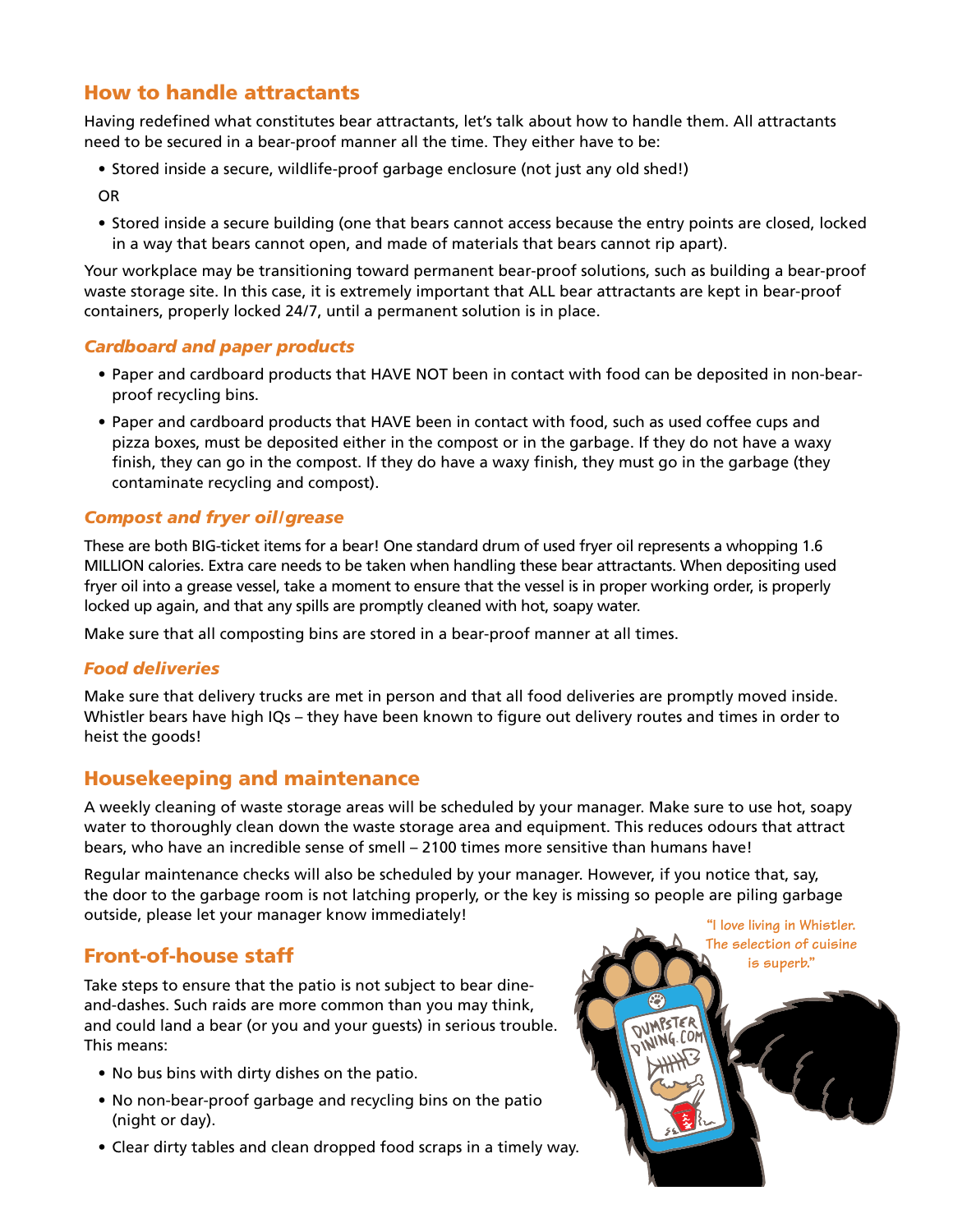## A bear is near the patio, or even inside the restaurant. What now?

If a bear is approaching the restaurant and it is safe to do so, yell at the bear in a loud, authoritative voice to deter him; you can also bang on metal trays or sound an airhorn. Call for other staff to help, if possible.

• Call Conservation Officer Services at 1-877-952-7277 or #7277 from a cell phone.

#### *If a bear enters the patio or restaurant:*

- • Get everyone to a safe place, either inside the restaurant or as far away from the bear as possible.
- Do not let anyone approach the bear or encroach on his space.
- Never block a bear's escape route.
- Call Conservation Officer Services at 1-877-952-7277 or #7277 from a cell phone.
- Wait for help to arrive.

## Access points: keep bears out

Access points include entries to garbage rooms and loading bays, as well as doors and windows that lead to the kitchen or inside the restaurant.

Many Whistler restaurant staff can personally testify to coming face to face with a bear in the kitchen after leaving the back door propped open. A bear inside a building poses a serious public safety concern for staff and guests, and is usually killed as a result.

- Check with your manager about the front door policy. Best practice: maintain a "close door" policy to keep people and bears safe. Good practice: host or door personnel stays at the front entryway whenever doors are propped open.
- • Keep access points closed and secure at all times. Bears are very good climbers so you need to think about access points, patios, etc., that are above the ground floor.
- • Most critical time: night. Bears are most active during the night. However, they are also busy during the day. In the fall they may feed up to 20 hours a day.
- • Most critical locations: areas where attractants are being stored, such as back loading bays and kitchen entry points.
- Best time to be alert: ALWAYS!

## Not to be pushy, but it's the law

Two regulations in Whistler help reduce human-bear conflict by ensuring that bear attractants are inaccessible to dangerous wildlife at all times.

- The Provincial Wildlife Act is enforced by the B.C. Conservation Officer Service.
- • Garbage Disposal and Wildlife Attractants Bylaw No. 1861 is enforced by the Resort Municipality of Whistler Bylaw Services.

#### *Failure to comply with either of these regulations could result in substantial daily fines until the issue is resolved.*



**"A frisky little wine with a**